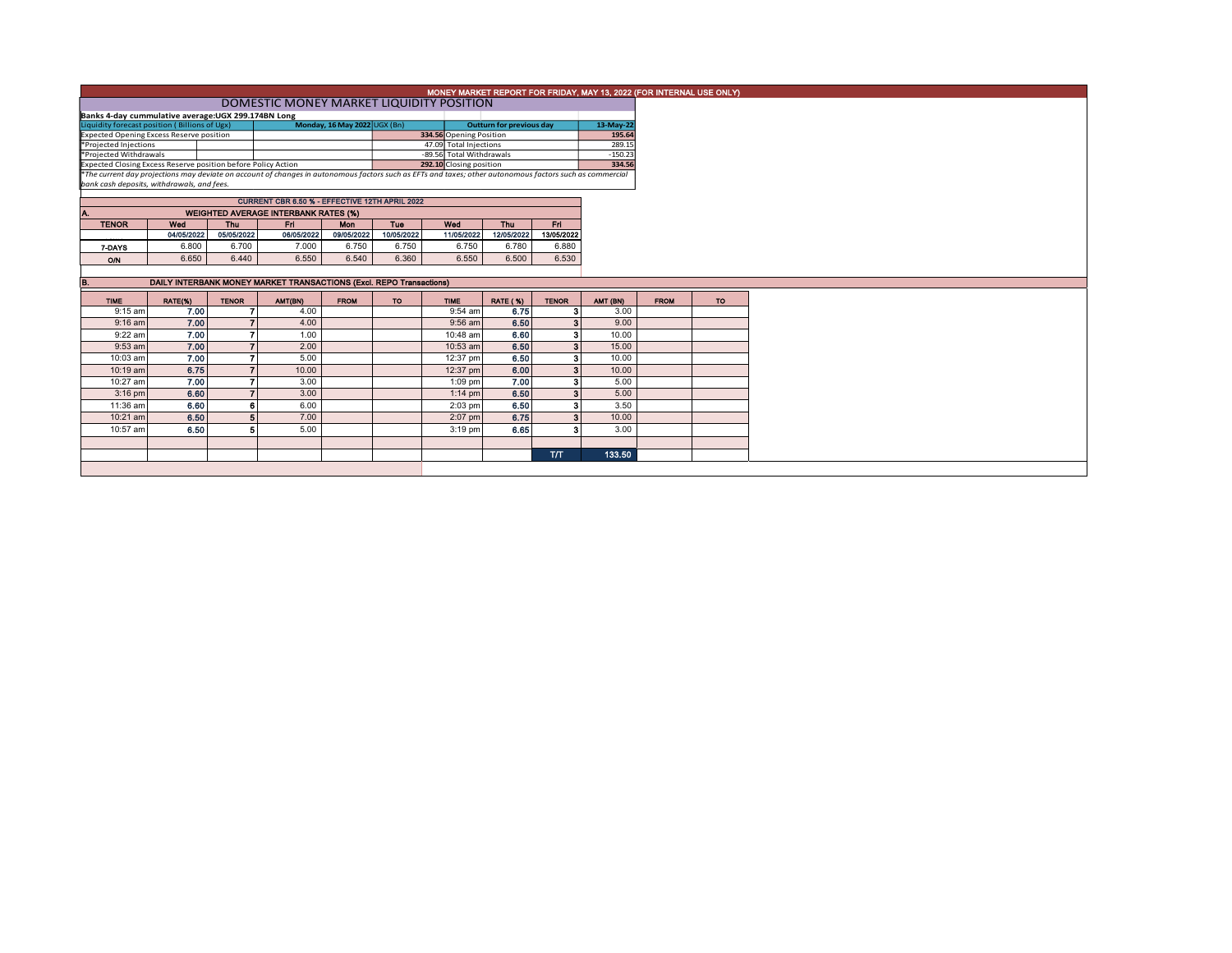| CBR AND THE 7- DAY WAR INTERBANK RATES |
|----------------------------------------|
|                                        |

9.500<br>
8.500<br>
8.000<br>
7.500<br>
7.000<br>
6.500<br>
5.500<br>
5.500<br>
4.500<br>
4.500

19/04/2022 20/04/2022 21/04/2022 22/04/2022 25/04/2022 26/04/2022 27/04/2022 28/04/2022 29/04/2022 03/05/2022 04/05/2020 05/05/2022 05/05/2022 09/05/2022 10/05/2022 11/05/2022 12/05/2022 13/05/2022 13/05/2022 13/05/2022 13/

• Overnight WAR -7-day WAR - CBR rate - Upper bound -Lower bound

| D.                                                                        | MONETARY POLICY OPERATIONS MATURITIES PROFILE: (26-MAY- 2022 TO 19-JANUARY- 2023)             |             |             |             |                   |             |             |             |             |             |             |             |              |              |  |
|---------------------------------------------------------------------------|-----------------------------------------------------------------------------------------------|-------------|-------------|-------------|-------------------|-------------|-------------|-------------|-------------|-------------|-------------|-------------|--------------|--------------|--|
| <b>DATE</b>                                                               | <b>THUR</b>                                                                                   | <b>THUR</b> | <b>THUR</b> | <b>THUR</b> | THUR <sup>1</sup> | <b>THUR</b> | <b>THUR</b> | <b>THUR</b> | <b>THUR</b> | <b>THUR</b> | <b>THUR</b> | <b>THUR</b> | <b>THUR</b>  | <b>TOTAL</b> |  |
|                                                                           | 19-May-22                                                                                     | 26-May-22   | 02-Jun-22   | 09-Jun-22   | 23-Jun-22         | 30-Jun-22   | 07-Jul-22   | 28-Jul-22   | 04-Aug-22   | 18-Aug-22   | 10-Nov-22   | 08-Dec-22   | $19$ -Jan-23 |              |  |
| <b>REPO</b>                                                               | 566.69                                                                                        | $\sim$      | -           |             |                   |             |             |             |             |             |             |             |              | 566.69       |  |
| <b>REV REPO</b>                                                           |                                                                                               |             |             |             |                   |             |             |             |             |             |             |             |              |              |  |
| <b>BOU BILL/DEPO A</b>                                                    |                                                                                               | 70.60       | 304.20      | 497.37      | 69.70             | 26.03       | 73.14       | 41.06       | 33.00       | 26.60       | 15.00       | 22.13       | 12.57        | 1,191.40     |  |
| <b>TOTALS</b>                                                             | 566,69                                                                                        | 70.60       | 304.20      | 497.37      | 69.70             | 26.03       | 73.14       | 41.06       | 33.00       | 26.60       | 15.00       | 22.13       | 12.57        | 1.758.10     |  |
|                                                                           | Total O/S Deposit Auction & BOU Bill balances held by BOU up to 19 JANUARY 2023: UGX 1.191 BN |             |             |             |                   |             |             |             |             |             |             |             |              |              |  |
| Total O/S Repo, Reverse Repo, BOU Bill balances held by BOU: UGX 1,758 BN |                                                                                               |             |             |             |                   |             |             |             |             |             |             |             |              |              |  |

| (EI) STOCK OF TREASURY SECURITIES                                                     |                          | <b>EID</b><br><b>MONETARY POLICY MARKET OPERATIONS</b> |                  |                 |                 |                                        |               |            |              |              |  |  |  |
|---------------------------------------------------------------------------------------|--------------------------|--------------------------------------------------------|------------------|-----------------|-----------------|----------------------------------------|---------------|------------|--------------|--------------|--|--|--|
| <b>LAST TBIILS ISSUE DATE: 11-MAY-2022</b>                                            |                          |                                                        |                  |                 |                 | (VERTICAL REPOS, REV-REPOS & BOU BILL) |               |            |              |              |  |  |  |
| On-the-run O/S T-BILL STOCKs (Bns-UGX)                                                |                          |                                                        | 5.886.21         | 16/05/2022      | <b>OMO</b>      | <b>ISSUE DATE</b>                      | <b>AMOUNT</b> | <b>WAR</b> | <b>RANGE</b> | <b>TENOR</b> |  |  |  |
| On-the-run O/S T-BONDSTOCKs(Bns-UGX)                                                  |                          |                                                        | 23.621.36        | 16/05/2022 REPO |                 | $19-Apr$ -                             | 182.00        | 6.500      |              |              |  |  |  |
| 29,507.58<br>TOTAL TBILL & TBOND STOCK- UGX                                           |                          |                                                        |                  |                 | <b>REPO</b>     | 22-Apr                                 | 195.00        | 6.500      |              |              |  |  |  |
| O/S=Outstanding                                                                       |                          |                                                        |                  |                 | <b>REPO</b>     | 25-Apr                                 | 195.00        | 6.500      |              |              |  |  |  |
| <b>MATURITY</b>                                                                       | <b>TOTAL STOCK</b>       | YTM (%)                                                | <b>CHANGE IN</b> |                 | <b>REPO</b>     | 26-Apr                                 | 172.00        | 6.500      |              |              |  |  |  |
|                                                                                       | <b>(BN UGX)</b>          | AT CUT OFF"                                            | <b>YTM (+/-)</b> |                 | <b>REPO</b>     | 27-Apr -                               | 189.00        | 6.500      |              |              |  |  |  |
| 91                                                                                    | 106.61                   | 6.601                                                  | 0.100            |                 | <b>REPO</b>     | 28-Apr                                 | 305.00        | 6.500      |              |              |  |  |  |
| 182                                                                                   | 368.96                   | 8.489                                                  | 0.357            |                 | <b>BOU BILL</b> | 28-Apr                                 | 50.03         | 6.906      |              | 28           |  |  |  |
| 364                                                                                   | 5.410.64                 | 9.180                                                  | $-0.410$         |                 | <b>BOU BILL</b> | 28-Apr                                 | 68.95         | 7.103      |              | 56           |  |  |  |
| 2YR                                                                                   | 595.21                   | 11.000                                                 | 1.000            |                 | <b>REPO</b>     | $04$ -May                              | 126.00        | 6.500      |              |              |  |  |  |
| 3YR                                                                                   | $\overline{\phantom{a}}$ | 12.090                                                 | $-1.010$         |                 | <b>REPO</b>     | $05$ -May                              | 579.00        | 6,500      |              |              |  |  |  |
| 5YR                                                                                   | 1,119.91                 | 14,390                                                 | 1.390            |                 | <b>BOU BILL</b> | $05$ -May                              | 292.63        | 6.998      |              | 28           |  |  |  |
| 10YR                                                                                  | 10,689.66                | 14.000                                                 | 0.261            |                 | <b>BOU BILL</b> | $05$ -May                              | 25.75         | 7.103      |              | 56           |  |  |  |
| 15YR                                                                                  | 9.181.69                 | 14.390                                                 | $-1.510$         |                 | <b>BOU BILL</b> | $05$ -May                              | 40.38         | 7.348      |              | 84           |  |  |  |
| 20YR                                                                                  | 2.034.90                 | 15,900                                                 | 0.400            |                 | <b>REPO</b>     | $06$ -May                              | 234.00        | 6.500      |              |              |  |  |  |
| Cut OFF is the lowest price/ highest yield that satisfies the auction awarded amount. |                          |                                                        |                  |                 | <b>REPO</b>     | 09-May                                 | 354.00        | 6.500      |              |              |  |  |  |
|                                                                                       |                          |                                                        |                  |                 | <b>REPO</b>     | $10-May$                               | 280.00        | 6.500      |              |              |  |  |  |
|                                                                                       |                          |                                                        | <b>REPO</b>      | $12$ -May       | 494.00          | 6.500                                  |               |            |              |              |  |  |  |
|                                                                                       |                          |                                                        |                  |                 | <b>BOU BILL</b> | $12-May$                               | 280.32        | 6.998      |              | 28           |  |  |  |
|                                                                                       |                          |                                                        |                  |                 | <b>BOU BILL</b> | $12$ -May                              | 24.82         | 7.109      |              | 56           |  |  |  |
|                                                                                       |                          |                                                        |                  |                 | <b>BOU BILL</b> | $12-May$                               | 11.87         | 8.500      |              | 252          |  |  |  |
|                                                                                       |                          |                                                        |                  |                 | <b>REPO</b>     | $13$ -May $-$                          | 72.00         | 6.500      |              |              |  |  |  |

WAR-Weighted Average Rate